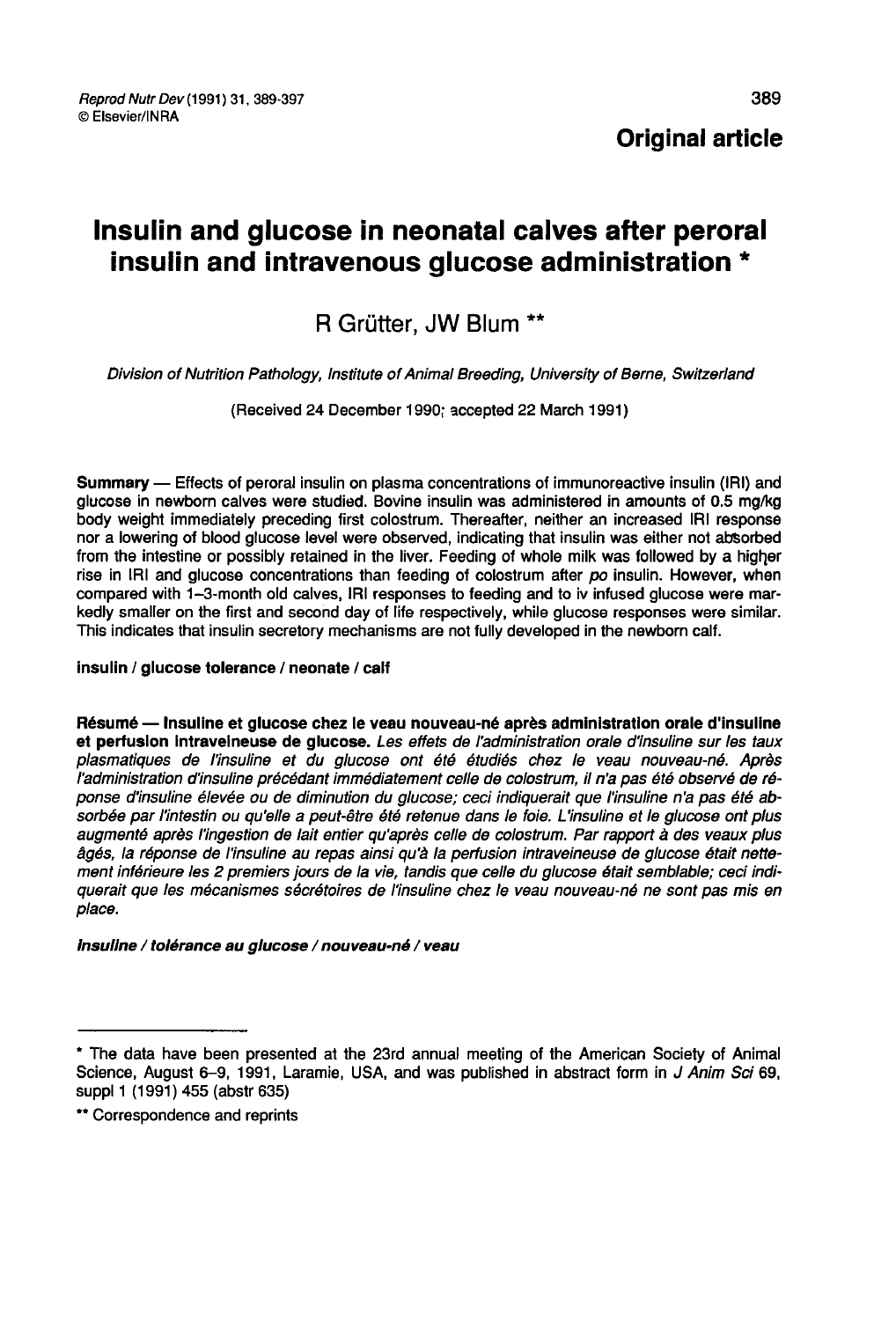## INTRODUCTION

The physiology of digestion in the neonate is particular. Thus, in the newborn calf gastric acid secretion is considerably less than in the adult (Pierce et al, 1964). Ingested proteins may therefore largely be prevented from degradation. Additionally, the abomasum of preruminant calves selects proteins and peptides that are released to the small intestine. Thus the major part of whey proteins, but not casein, is evacuated rapidly without proteolysis (Yvon et al, 1986). Furthermore, during the first hours after birth, high molecular weight proteins, such as immunoglobulins, pass directly through the "open" gut into the circulation of calves. At birth umbilical blood supply is interrupted and nutrients are transported to the liver by the portal vein. However, part of the nutrients absorbed by the digestive tract as well as pancreatic hormones flowing into the portal vein may by-pass the liver and reach the general circulation directly through the arterial canal, which is not suddenly occluded (Botti et al, 1982).

There are high amounts of insulin in bovine colostrum (Ballard et al, 1982; Slebodzinski et al, 1986; Malven et al, 1987; Ronge and Blum, 1988; Collier et al, 1989; Wahab et al, 1989; Grütter and Blum, unpublished data), which rapidly decrease to the low levels present in milk during later stages of lactation. However, only few investigations have been carried out on insulin in newborn calves (Young et al, 1970; Breier et al, 1988; Ronge and Blum, 1988; Oda et al, 1989). Pierce et al (1964) found increased bioactive serum insulin and a lowering of blood glucose levels after po administration of high amounts of bovine insulin to newborn calves, suggesting that insulin may be absorbed from the gut of the newborn calf.

The primary objective of our investigations was to study effects of po administered insulin preceding feeding of first colostrum, in comparison with feeding of whole milk, on plasma concentrations of immunoreactive insulin (IRI) and glucose in newborn calves. In addition, responses of IRI and glucose to iv infused glucose were studied in blood plasma of 2-d-old calves compared with older calves.

## MATERIALS AND METHODS

## Experimental procedures

## Experiment 1

Eight eutocic newborn calves (2 males and 6 females; 4 Simmental crossbreds (SiRH), 3 Swiss Brown (SB) and 1 SB x SiRH) were studied. They were born at term and received their first meal (maternal colostrum) in the morning (be tween 08.15 and 09.00 h), at 4.5 h (h) after birth<br>(average). Thereafter, until the end of the experiments colostrum in amounts of  $\approx$  5% of body weight (BW) was offered twice daily (between 05.30 and 07.30 h, 16.00 and 18.00 h). Calves were po given 0.5 mg insulin/kg BW immediately preceding the first colostrum (5%-one calf 4%-of BW). Bovine insulin was obtained from Sigma Chemical Company, St Louis, MO, USA (No 1-5500). Activities ranged from 23.4-26.8 IU/mg. Insulin was dissolved (1:1 000) in 0.9% saline containing 0.1% bovine gammaglobulin (final pH 7.4).

Three additional eutocic newborn calves (males, SiRH) served as controls. They were born at term and received their first meal in the morning (between 07.45 and 08.30 h), at 5.5 h after birth (average). They were given whole milk in amounts of 5% of their BW during the first 2 feedings, while the first colostrum was preserved in a refrigerator up to the third meal (5% of BW). After the first meal, time of feedings was similar to that of group A.

Blood samples (10 ml, A; or 40 ml, B) of these calves were taken at 0.25 h before and at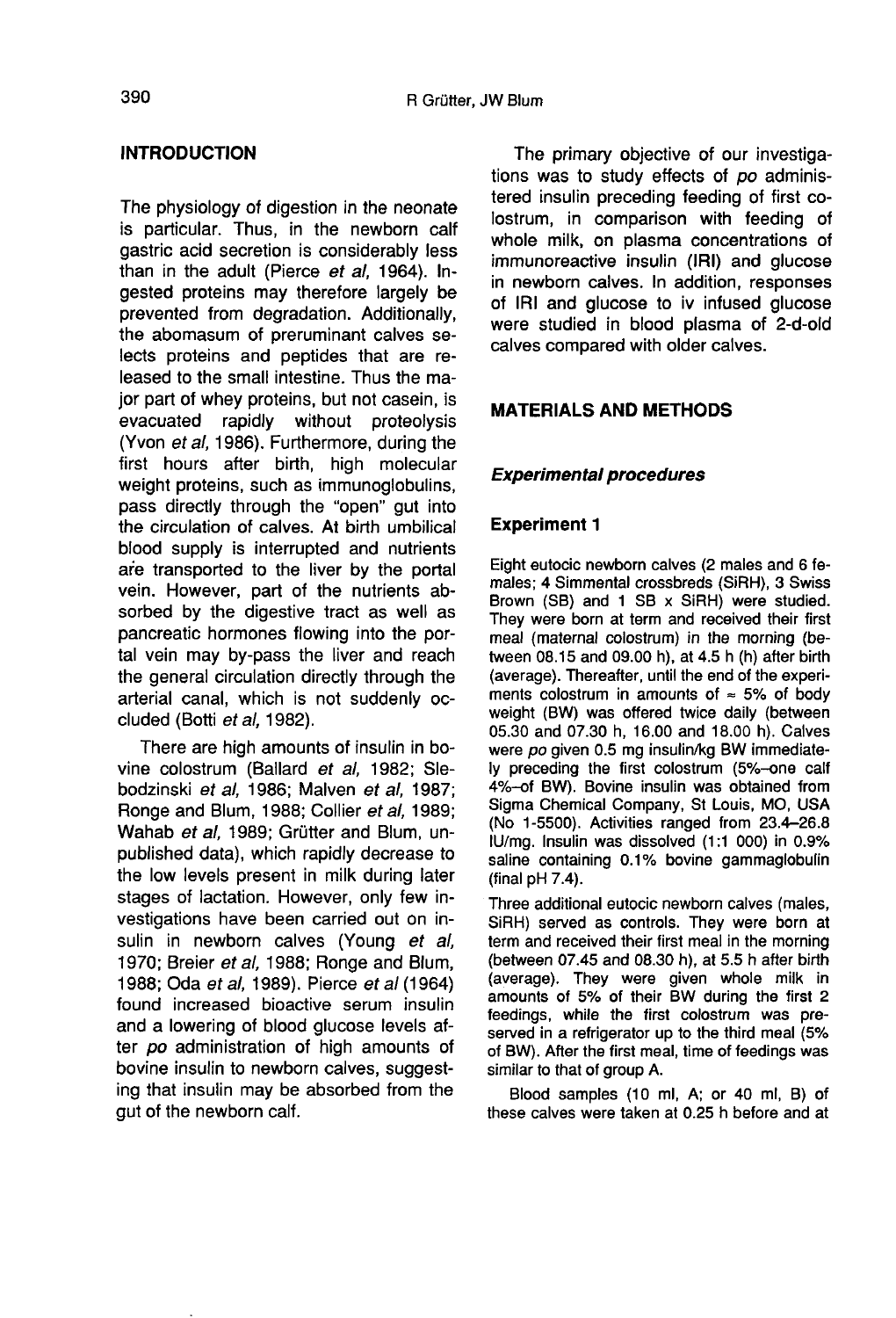0.25, 0.5, 0.75, 1, 1.25, 1.5, 1.75, 2. 2.5, 3, 8 h after the first meal. In group A, additional blood samples were taken at 3.5, 4, 5, 6, and 7 h after the first meal.

#### Experiment 2

On the second day (d) of life, starting at 10.00 h, an iv glucose tolerance test was performed:<br>0.33 g glucose/kg<sup>0.75</sup> BW x min was infused for the first meal.<br> **Experiment 2**<br>
On the second day (d) of life, starting at 10.00 h,<br>
an iv glucose/kg<sup>0.75</sup> BW x min was infused for<br>
5 min in 7 of the 8 calves.<br>
Ten 1.2 meath ald mill fed male at famals 5 min in 7 of the 8 calves.

Ten 1-3-month-old milk-fed male or female calves (SB or Red Holstein) served as controls. They received milk in amounts of 3-7 1 between 07.00 and 08.00 h. Calves were iv infused with 0.33  $g/kg<sup>0.75</sup>BW x min for 5 min, starting at 6 h$ after feeding.

Blood samples (10 ml) from these calves were taken immediately before and at 5, 10, 15, 20, 30, 45, 60 min after the start of infusion.

Blood samples were taken from the external jugular vein, either with vacutainers containing lithium heparin (Monoject, Sherwood Medical, St Louis, MO, USA) (exp 1) or through indwelling catheters, implanted in calves prior to the first feeding (exp 2A), on the evening before the experiment (exp 2B). Blood from catheters was transferred to polystyrene tubes containing lithium heparin (HEP-95, Milian Instruments SA, CH-1228 Plan-les-Ouates/Geneva). Tubes were centrifuged at 1 500  $q$  and 4 °C for 15 min. Plasma was then partitioned into aliquots of  $\approx$  1.5 ml and stored in polypropylene microtubes (Milian, Geneva) at -18 °C until analyzed for IRI and glucose.

All animals were held at the Federal Research Station for Animal Production, Grangeneuve/CH-1725 Posieux.

#### Laboratory methods

Blood plasma concentrations of IRI and glucose were measured as recently described (Zimmerli and Blum, 1990).

#### Statistical analysis

Data are expressed as means ± SEM. Total responses of IRI and glucose were evaluated by calculation of areas under concentration curves after subtraction of (mean) basal levels ( $\Delta$  0-3 h and  $\triangle$  0-8h, without consideration of values at and  $\Delta$  0-60, whilout consideration of values at<br>4, 5, 6 and 7 h;  $\Delta$  0-60 min, respectively). Half-<br>time (T<sub>1/2</sub>) and clearance rate (k) of glucose in iv glucose tolerance tests were calculated accord-<br>ing to Kaneko (1980). The significance of changes after treatments within groups was evaluated by Wilcoxon Signed Ranks test. The signifi cance of differences between groups (net changes  $(\Delta)$  of single values and total responses) was evaluated by the Mann-Whitney U test, using the SYSTAT program (SYSTAT Inc, Evanston, IL, USA). In exp 1, Pearson's correlation coefficient between total responses of IRI and glucose  $(A \nightharpoonup A)$  was computed using the SAS program (SAS Institute Inc, Cary, NC, USA).

#### RESULTS

## Concentrations of !RI and glucose in newborn calves after peroral administration of Insulin or ingestion of whole milk (exp 1, fig 1)

Concentration of IRI and glucose increased significantly after po administration of insulin, which immediately preceded first colostrum intake ( $P \le 0.05$ ). In calves fed whole milk (but no additional insulin), increases of IRI and glucose concentrations were much more pronounced than in calves fed insulin preceding colostrum. Changes  $(\Delta)$  in glucose concentration at 1.5, 1.75, 2, 2.5 and 3 h were significantly smaller in calves fed insulin preceding colostrum than in calves fed whole milk ( $P \leq$ 0.05). Likewise, total responses of IRI  $(A)$ 0-8 h) and glucose ( $\Delta$  0-3 h and  $\Delta$  0-8 h) respectively were significantly smaller in calves fed insulin preceding colostrum than in calves fed whole milk ( $P \leq 0.05$ ). There was a positive correlation between total responses of IRI and glucose ( $\triangle$  0-8 h) in calves fed colostrum or whole milk  $(r = 0.56; P = 0.07)$ .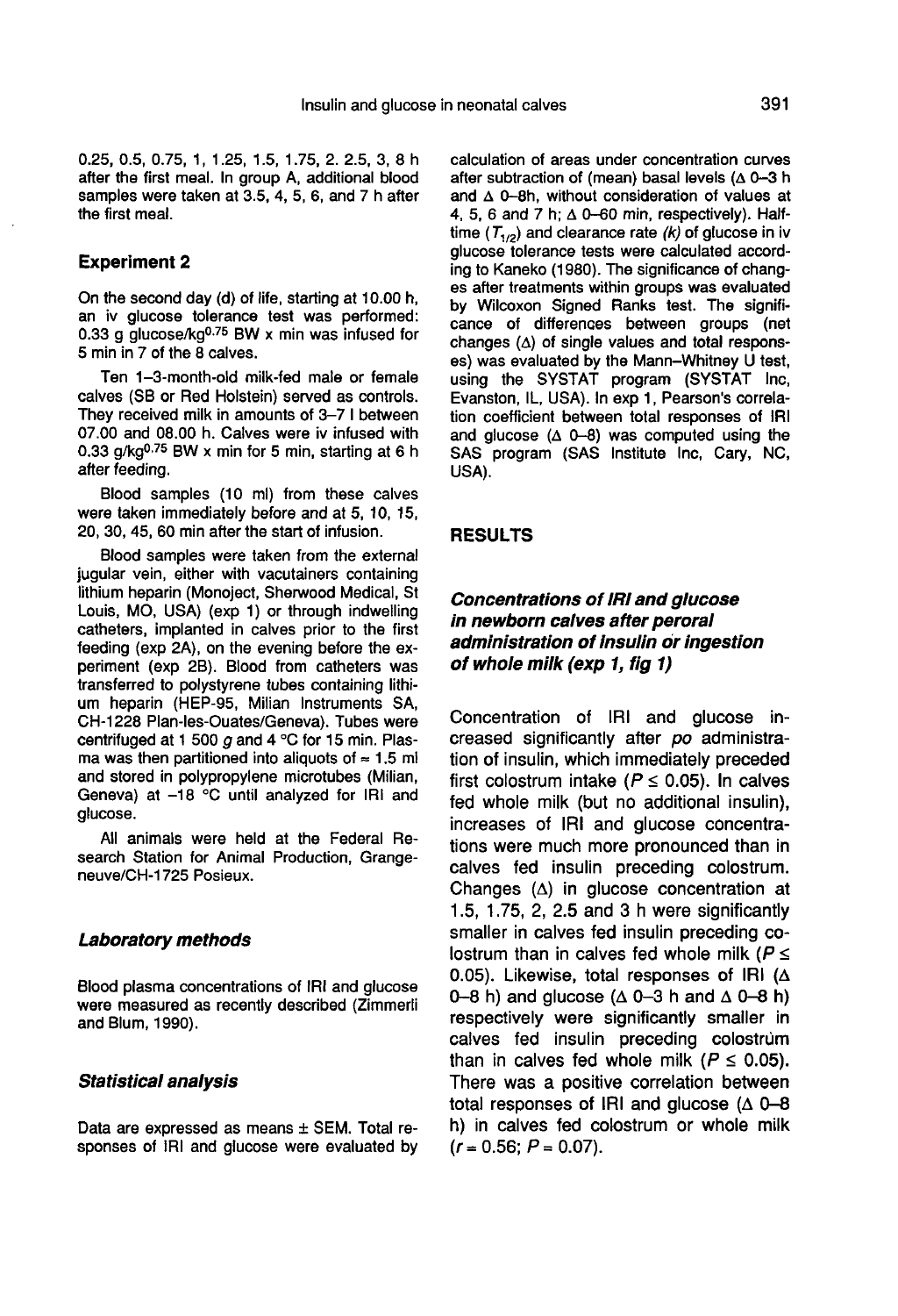

Fig 1. Plasma concentrations of insulin and glucose in newborn calves before (0 h) and for 8 h after either the po administration of 0.5 mg insulin/kg BW preceding the ingestion of first colostrum  $(-,$ filled symbols) or the ingestion of whole milk ( $-$  –, open symbols). \* Significantly ( $P \le 0.05$ ) different from basal level (0 h); a significantly ( $P \le 0.05$ ) different from response to feeding of whole milk; significantly ( $P \le 0.05$ ) different total responses ( $\Delta$  0-3 h,  $\Delta$  0-8 h) between calves fed colostrum and those fed whole milk (without consideration of values at 4, 5, 6 and 7 h).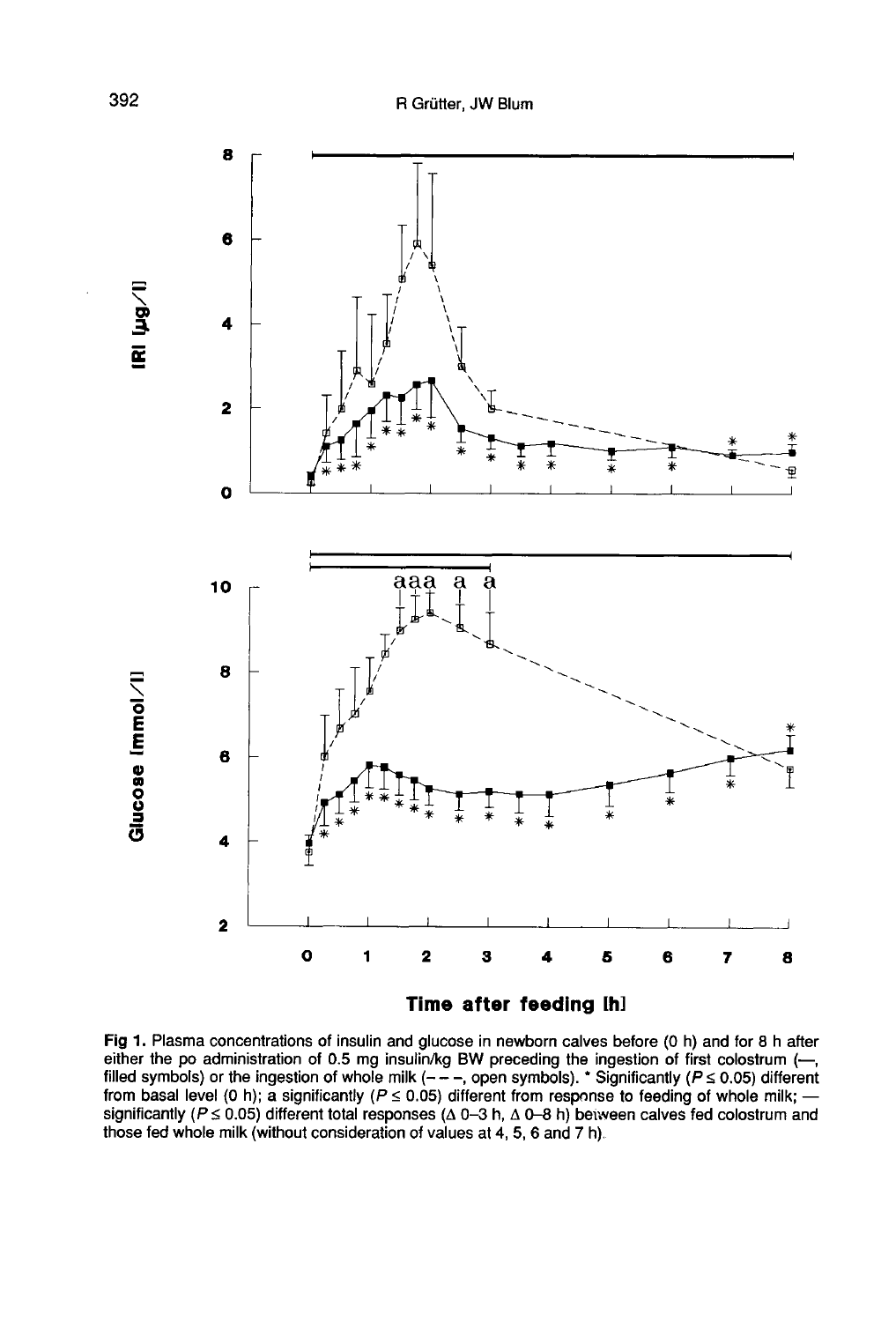## Effects of Intravenous glucose on concentrations of IRI and glucose in calves on the second day of life or at the age fo 1-3 months (exp 2, fig 2)

Basal concentrations of IRI were 0.68 + 0.14 and 0.36  $\pm$  0.06 ug/I in 2-d-old and older calves, respectively. Concentration of IRI increased immediately after the start of the infusion and peaked at 20 min in both 2-d-old and older calves. All values were significantly higher than basal levels ( $P \le$ 0.05). Changes in IRI concentration  $(\Delta)$  were consistently smaller in 2-d-old than in older calves ( $P \le 0.05$  at 30 min and  $P \le$ 0.1 at 5 and 45 min). Total IRI response ( $\Delta$ 0-60 min) tended to be smaller in 2-d-old than in older calves  $(P = 0.051)$ .

Basal concentration of glucose was significantly higher in 2-d-old than in older calves  $(8.02 \pm 0.29$  and  $4.67 \pm 0.13$  mmol/ I, respectivey;  $P \le 0.001$ ). Glucose concentration increased sharply after the start of the infusion and was highest at 5 min in both 2-d-old and older calves. Thereafter, glucose concentration decreased in a similar manner in 2-d-old and older calves  $(T_{1/2})$ <br>= 31.2 and 29.5 min; k values = 2.2 and<br>2.5%/min respectively) and almost respectively) reached basal levels after 60 min. Values from 5-45 min were significantly higher than basal levels ( $P \le 0.05$ ). Changes in glucose concentration  $(\Delta)$  tended to be smaller at 10 min, but higher at 60 min in 2-d-old than in older calves  $(P \le 0.1)$ .

#### **DISCUSSION**

Pierce et al (1964) found increased bioactive serum insulin and a lowering of blood glucose levels after po administration of bovine insulin to newborn calves, especial-

ly if administered in alkaline solution. Contrary to our study, glucose was usually fed prior to insulin administration. In addition, insulin-like activity was determined by an indirect biological method and not radioimmunologically as in our study. As in neonatal calves, serum concentrations of colostral small proteins increased more rapidly after the first feeding than those of IgG (Kiriyama et al, 1989), a similar rapid increase of plasma IRI levels was expected in our calves, also. In contrast, neither an increased IRI response nor a lowering of blood glucose level were observed after po administration of comparably excessive amounts of insulin  $($   $\approx$  500 times the quantity which was measured in 2 1 of first colostrum: Grütter and Blum, unpublished data) preceding first colostrum. The reasons for the discrepancy between our data and those of Pierce et al (1964) are not clear. Feeding of colostrum, which immediately followed insulin administration, may have prevented insulin from absorption by inclusion in the food matrix. However, in 3 unfed newborn calves (not shown), administration of insulin in buffered solution alone or together with lactose did not influence plasma concentrations of IRI and glucose. This, too, was not the case, if insulin administration was immediately preceded by the injection of lysine-vasopressin, shown to facilitate contraction of the oesophageal groove in cattle (Scholz and Mikhail, 1987; van Weeren-Keverling Buisman et al, 1990), thus favouring a direct passage of ingested insulin into the abomasum. Whether uptake by the liver during the first passage possibly prevents absorbed insulin from appearance in the peripheral blood still requires investigation.

Amounts of lactose were considerably lower in first colostrum than in pooled milk (morning/evening) taken on the 7th or 12th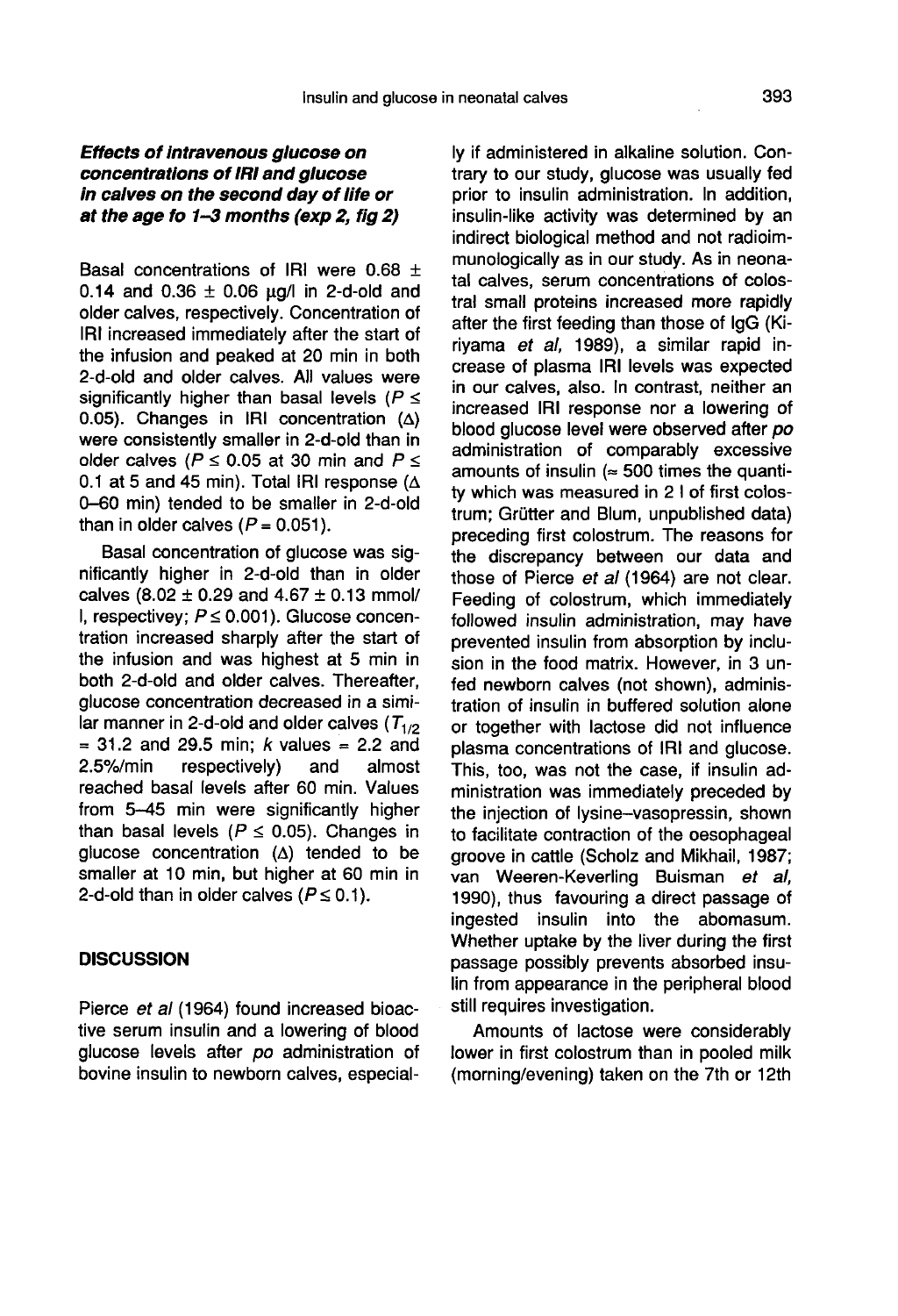

Time after the start of glucose infusion [min]

Fig 2. Intravenous glucose tolerance test: changes in plasma concentrations  $(\Delta)$  of insulin and glucose in calves before (0 min) and for 60 min after the start of glucose infusion (-; 0.33 g/kg<sup>0.75</sup> BW x min for 5 min) on the 2nd day of life (--, filled symbols) or at 1-3 months of age (- - -, open symbols). \* Significantly ( $P \le 0.05$ ) different from basal level; a significantly ( $P \le 0.05$ ) different from response in 1-3-month old calves; b significantly ( $P \le 0.001$ ) different from basal level in 1-3-month-old calves.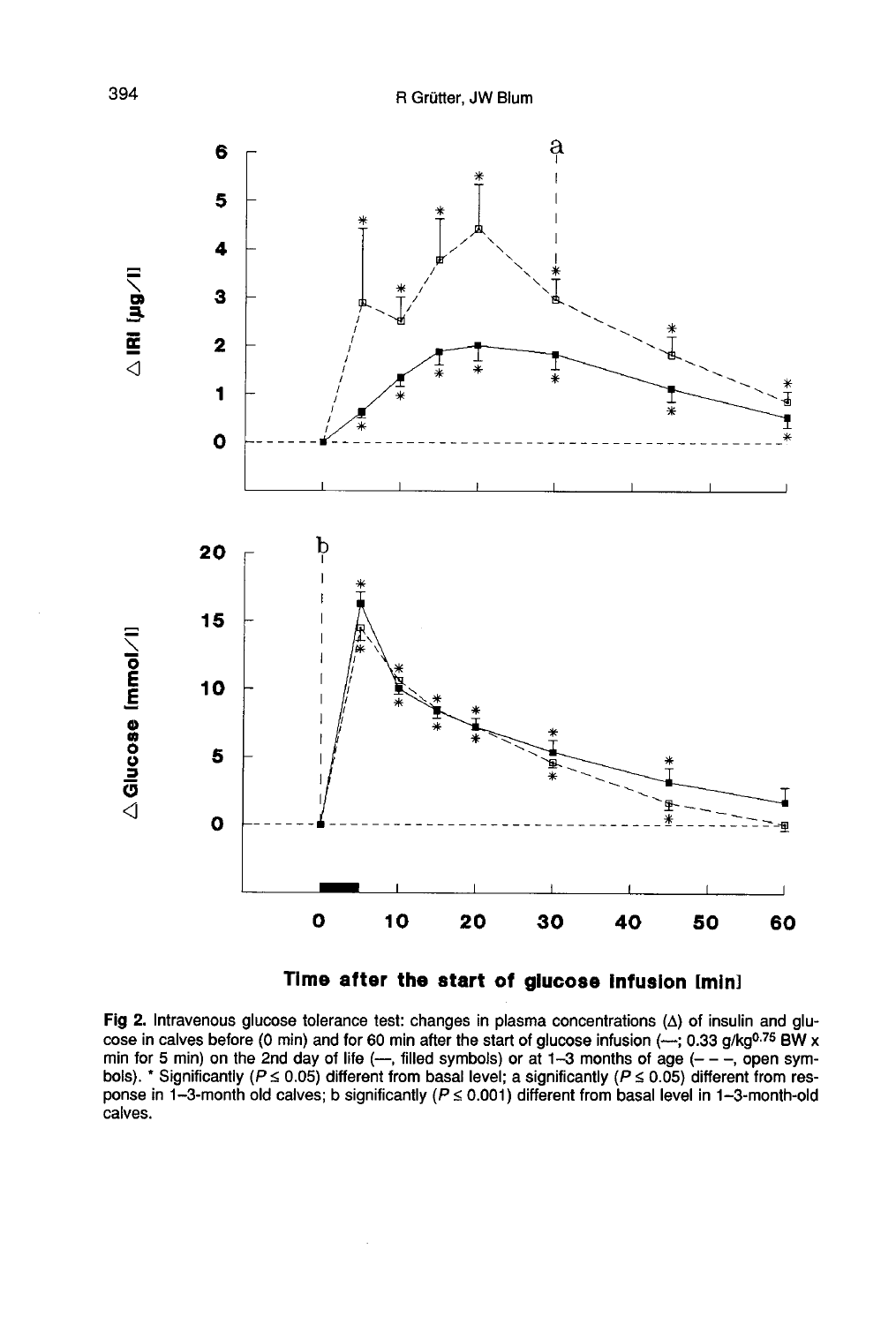d after parturition  $(35.3 \pm 2.0 \text{ vs } 49.2 \pm 1.0 \text{ s})$ g/1) (not shown). Therefore, the significantly higher responses of IRI and glucose to feeding of whole milk when compared with colostrum after po insulin were probably due to the higher lactose content of whole milk. Thus, the higher rise in blood glucose level after ingestion of whole milk may have caused the increased IRI response. In agreement, we found a positive correlation between postprandial responses of IRI and glucose in newborn calves fed colostrum or whole milk. On the other hand, the lower IRI response in calves fed colostrum following po insulin than in those fed whole milk could reflect suppression of endoge nous insulin secretion by ingested exogenous insulin or other colostrum constituents. Thus, insulin-like growth factor I, which is present in colostrum in high amounts (Francis et al, 1986; Ballard et al, 1987; Malven et al, 1987; Francis et al, 1988; Ronge and Blum, 1988; Campbell and Baumrucker, 1989; Collier et al, 1989; Oda et al, 1989; Vega et al, 1989; Grütter and Blum, unpublished data), was shown to inhibit insulin secretion in man (Guler et al, 1989). However, it remains to be clearly demonstrated that insulin-like growth factor I can be absorbed from gut of the newborn calf as a precondition to suppress insulin secretion. Alternatively, other blood glu cose regulating hormones, such as glucagon, glucocorticoids and catecholamines could have been released in different amounts in response to the ingestion of first colostrum following po insulin or whole milk and, in consequence, could have influenced postprandial blood glucose and IRI levels.

Plasma insulin level in  $\approx$  3-month-old milk-fed calves rose to 16  $\mu$ g/I after feeding (Kamalu and Trenkle, 1978). At the same time, a high plasma glucose concentration was measured. Feeding of whole milk was followed by an increase of blood glucose in the range of that observed by Kamalu and Trenkle (1978) in our newborn calves too, but IRI concentration only rose to  $5.92 \mu q/l$ , which is also considerably less than what was observed in 2-3-month-old milk-fed calves (Zimmerli and Blum, 1990). This indicates that insulin secretory mechanisms are not fully developed in the newborn calf.

The duration of insulin-induced hypoglycaemia in calves was prolonged immediately after birth, indicating that the factors normalizing blood glucose concentration are not very efficient at this time (Comline and Edwards, 1968). Therefore in the newborn the sensitivity of the liver to insulin may be low (Demigné and Rémésy, 1984). In our study, the IRI response to iv glucose was markedly smaller in 2-d-old than in older calves, whereas changes in glucose concentrations were similar in both groups. Glucose utilization is known to decrease with age (Young et al, 1970), mainly as a result of transition from non-ruminant to ruminant metabolism. However, it remains to be shown whether different utilization rates in 2-d-old to those in 1-3-month-old calves could have significantly influenced our data. Higher basal levels of blood glucose in 2-d-old than in older calves might, in addition, be due to differing time relative to feeding.

## **CONCLUSION**

In conclusion, the results suggest that exogenous insulin ingested with maternal colostrum may not substantially contribute to circulating IRI levels, for it did not appear to be absorbed from the gut or, if absorbed, obviously did not reach the general circulation in significant amounts. In addition, insulin secretory mechanisms do not seem to be fully developed in the newborn calf.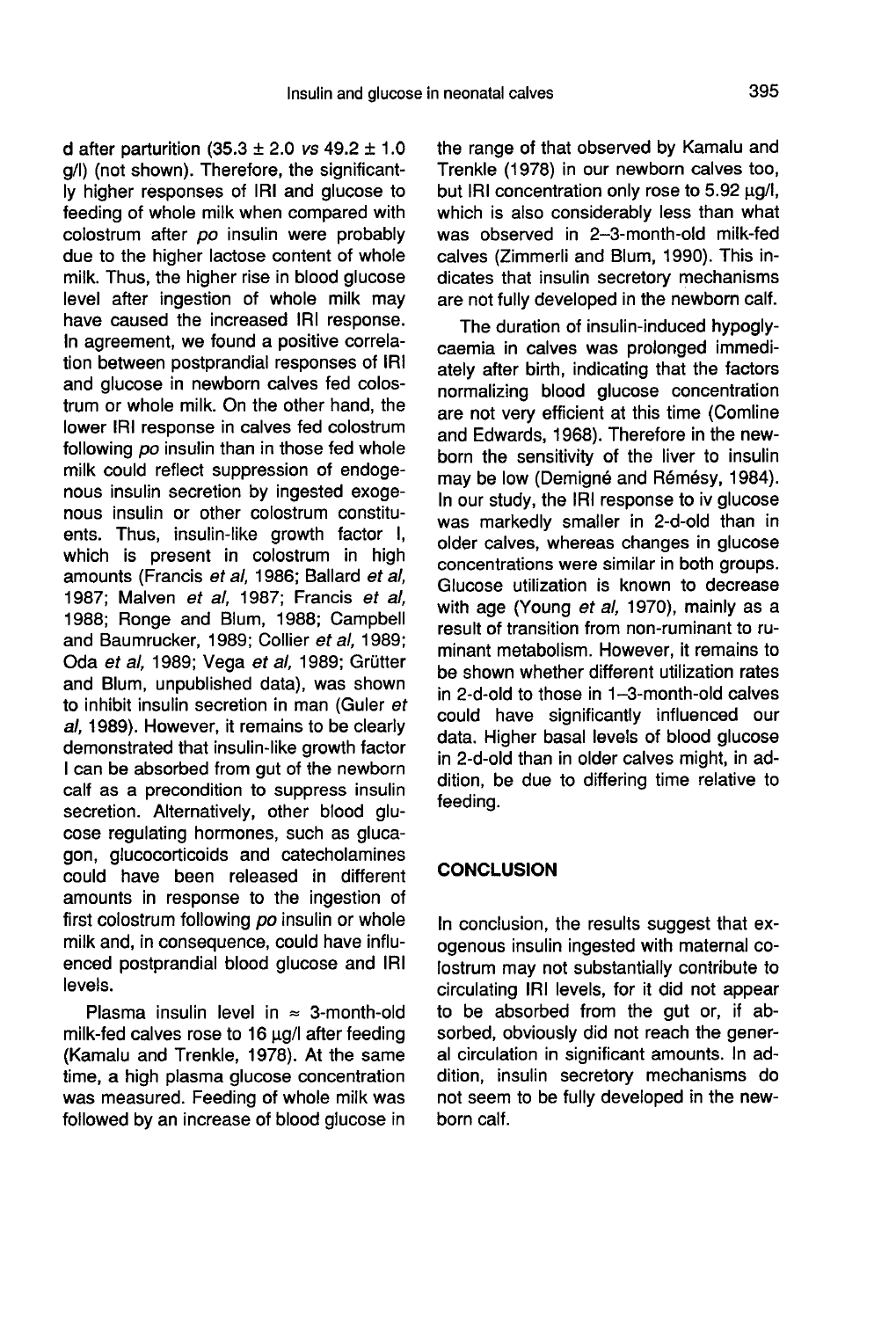## **REFERENCES**

- Ballard FJ, Nield MK, Francis GL, Dahlenburg GW, Wallace JC (1982) The relationship between the insulin content and inhibitory effects of bovine colostrum on protein breakdown in cultured cells. J Cell Physiol 110, 249-254
- Ballard FJ, Francis GL, Ross M, Bagley CJ, May B, Wallace JC (1987) Natural and synthetic forms of insulin-like growth factor-1 (IGF-1) and the potent derivate, destripeptide IGF-1: biological activities and receptor binding. Biochem Biophys Res Commun 149, 398-404
- Botti JJ, Edelstone Di, Caritis SN, Mueller-Heubach E (1982) Portal venous blood flow distribution to liver and ductus venosus in newborn lambs. Am J Obstet Gynecol 144, 303-308
- Breier BH, Gluckman PD, Bass JJ (1988) Plasma concentrations of insulin-like growth factor-I and insulin in the infant calf: ontogeny and influence of altered nutrition. J Endocrinc/119,43-50
- Campbell PG, Baumrucker CR (1989) Insulinlike growth factor-I and its association with binding proteins in bovine milk. J Endocrinol 120, 21-29
- Collier RJ, Ganguli S, Menke PT, Buonomo FC, McGrath MF, Kotts CE, Krivi GG (1989) Changes in insulin and somatomedin recep tors and uptake of insulin, IGF-I and IGF-11 during mammary growth, lactogenesis and lactation. In: Biotechnology in Growth Regulation (Heap RB, Prosser CG, Lamming GE, eds) Butterworth & Co, London, 153-163
- Comline RS, Edwards AV (1968) The effect of insulin on the new-born calf. J Physiol 198, 383-404
- Demign6 C, Rémésy C (1984) Métabolisme foetal et post-natal chez le veau et I'agneau. In: Physiologie et Pathologie Périnatales Chez les Animaux de Ferme (Jarrige R, ed) INRA, Paris, 189-202
- Francis GL, Read LC, Ballard FJ, Bagley CJ, Upton FM, Gravestock PM, Wallace JC (1986) Purification and partial sequence analysis of insulin-like growth factor-1 from bovine colostrum. Biochem J 233, 207-213
- Francis GL, Upton FM, Ballard FJ, McNeil KA, Wallace JC (1988) Insulin-like growth factors 1 and 2 in bovine colostrum. Biochem J 251, 95-103
- Guler HP, Schmid C, Zapf J, Froesch ER (1989) Effect of recombinant insulin-like growth factor I on insulin secretion and renal function in normal human subjects. Proc Natl Acad Sci USA 86, 2868-2872
- Kamalu TN, Trenkle AH (1978) Postprandial changes in plasma insulin, plasma glucose, and plasma free fatty acids of milk-fed calves. Nutr Rep Int 18, 243-148
- Kaneko JJ (1980) Carbohydrate metabolism and its disorders. In: Clinical Biochemistry of Domestic Animals (Kaneko JJ, ed) Academic Press, NY, 1-51
- Kiriyama H, Harada E, Syuto B (1989) Analysis of colostral proteins in calf serum by enzymelinked immunosorbent assay. J Dairy Sci 72, 398-406
- Malven PV, Head HH, Collier RJ, Buonomo FC (1987) Periparturient changes in secretion and mammary uptake of insulin and in concentrations of insulin and insulin-like growth factors in milk of dairy cows. J Dairy Sci 70, 2254-2265
- Oda S, Satoh H, Sugawara T, Matsunaga N, Kuhara T, Katoh K, Shoji Y, Nihei A, Ohta M, Sasaki Y (1989) Insulin-like growth factor-1, GH, insulin and glucagon concentrations in bovine colostrum and in plasma of dairy cows and neonatal calves around parturition. Comp Biochem Physiol 94, 805-808
- Pierce AE, Risdall PC, Shaw B (1964) Absorption of orally administered insulin by the newly born calf. J Physiol 171, 203-215
- Ronge H, Blum JW (1988) Somatomedin C and other hormones in dairy cows around parturition, in newborn calves and in milk. J Anim Physiol Anim Nutr 60, 168-176
- Scholz H, Mikhail M (1987) Untersuchungen zur Nutzung der Schlundrinnenkontraktion in der Behandlung innerer Erkrankungen des Rindes. 1. Mitteilung: Ausi6sbarkeit der Schlundrinnenkontraktion durch intravenöse Verabreichung von Vasopressin. Tieräerztl Umsch 42, 280-287
- Slebodzinski AB, Nowak J, Gawecka H, Sechman A (1986) Thyroid hormones and insulin